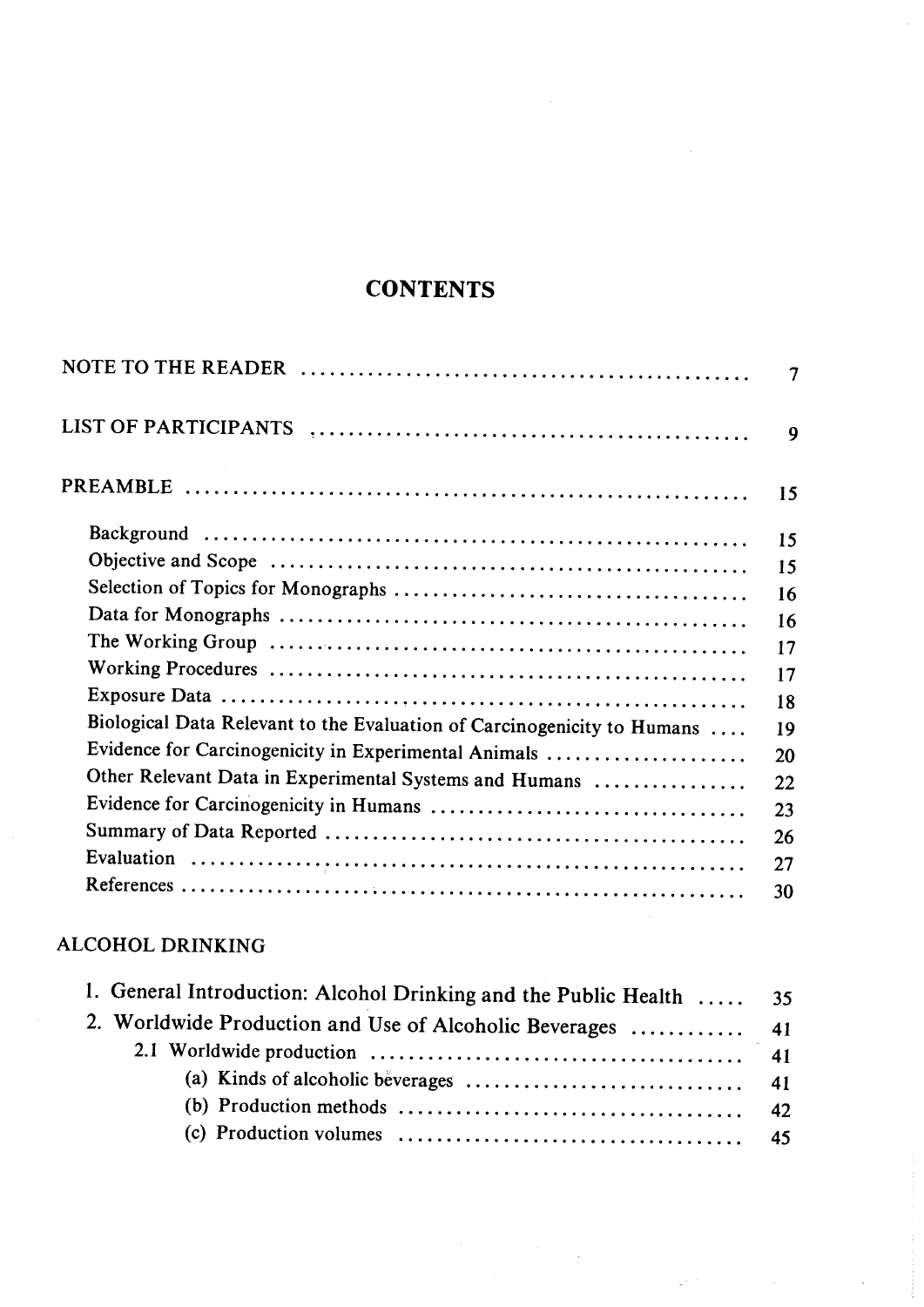### **CONTENTS**

|                                                                                                                 | 51  |
|-----------------------------------------------------------------------------------------------------------------|-----|
|                                                                                                                 | 51  |
|                                                                                                                 | 52  |
|                                                                                                                 | 52  |
|                                                                                                                 | 54  |
|                                                                                                                 | 55  |
|                                                                                                                 | 55  |
| $(c)$ Wine consumption $\dots \dots \dots \dots \dots \dots \dots \dots \dots \dots \dots$                      | 64  |
|                                                                                                                 | 64  |
|                                                                                                                 | 66  |
| 3. Chemical Composition of Alcoholic Beverages, Additives and                                                   |     |
|                                                                                                                 | 71  |
| 3.1 General aspects $\dots \dots \dots \dots \dots \dots \dots \dots \dots \dots \dots \dots \dots \dots \dots$ | 71  |
|                                                                                                                 | 73  |
|                                                                                                                 | 79  |
|                                                                                                                 | 86  |
|                                                                                                                 | 93  |
| 4. Biological Data Relevant to the Evaluation of Carcinogenic Risk to                                           |     |
|                                                                                                                 | 101 |
|                                                                                                                 | 101 |
| (a) Ethanol and alcoholic beverages $\dots\dots\dots\dots\dots\dots\dots\dots\dots\dots$                        | 101 |
| (b) Modifying effects of ethanol on the activity of known                                                       |     |
|                                                                                                                 | 105 |
|                                                                                                                 | 115 |
| 4.2 Other relevant data from experimental systems                                                               | 115 |
| (a) Absorption, distribution and excretion                                                                      | 115 |
|                                                                                                                 | 116 |
| (c) Modifying effects of ethanol on the metabolism of                                                           |     |
|                                                                                                                 | 120 |
| (d) Modifying effects of ethanol on intermediary metabolism                                                     | 121 |
|                                                                                                                 | 122 |
| Effects on reproduction and prenatal toxicity<br>(f)                                                            | 126 |
|                                                                                                                 | 135 |
|                                                                                                                 | 142 |
| (a) Absorption, distribution and excretion                                                                      | 142 |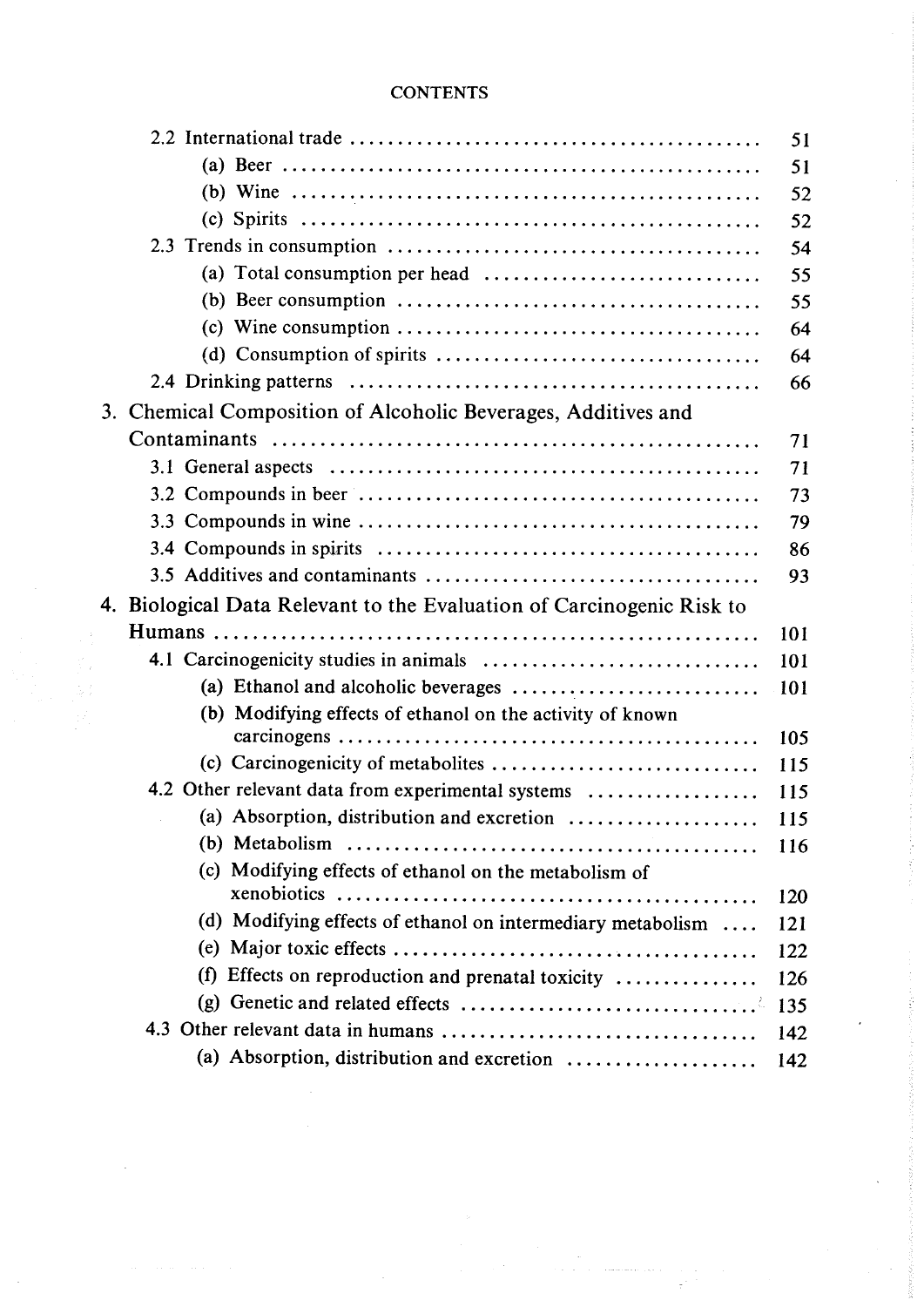#### **CONTENTS**

|                                                                                                         | 142 |
|---------------------------------------------------------------------------------------------------------|-----|
| (c) Modifying effects of ethanol on the metabolism of                                                   |     |
|                                                                                                         | 144 |
| (d) Modifying effects of ethanol on intermediary metabolism                                             | 145 |
|                                                                                                         | 145 |
| (f)<br>Effects on reproduction and prenatal toxicity                                                    | 148 |
| (g) Mutagenicity and chromosomal effects                                                                | 151 |
| 5. Epidemiological Studies of Cancer in Humans                                                          | 153 |
| 5.1 Measurement of alcohol intake in epidemiological studies                                            | 153 |
|                                                                                                         | 155 |
| (a) Geographical and temporal studies                                                                   | 155 |
| (b) Studies of cancer rates in cultural subgroups                                                       | 156 |
|                                                                                                         | 158 |
| (a) General introduction $\ldots \ldots \ldots \ldots \ldots \ldots \ldots \ldots \ldots \ldots \ldots$ | 158 |
|                                                                                                         | 165 |
| (c) Cancer of the larynx $\dots \dots \dots \dots \dots \dots \dots \dots \dots \dots \dots$            | 178 |
|                                                                                                         | 186 |
| (e) Cancer of the stomach, colon and rectum                                                             | 194 |
| (f)                                                                                                     | 207 |
| (g) Cancer of the pancreas $\dots \dots \dots \dots \dots \dots \dots \dots \dots \dots \dots$          | 215 |
| (h) Cancer of the breast $\dots \dots \dots \dots \dots \dots \dots \dots \dots \dots \dots$            | 222 |
|                                                                                                         | 232 |
|                                                                                                         | 241 |
| (k) Cancers at other sites $\dots \dots \dots \dots \dots \dots \dots \dots \dots \dots \dots \dots$    | 246 |
| 6. Summary of Data Reported and Evaluation                                                              | 251 |
| 6.1 Chemical composition, consumption and trends                                                        | 251 |
|                                                                                                         | 251 |
|                                                                                                         | 252 |
|                                                                                                         | 257 |
|                                                                                                         | 258 |
|                                                                                                         | 261 |
| Appendix 1. Occurrence of flavour compounds and some other                                              |     |
|                                                                                                         | 325 |
|                                                                                                         | 363 |
|                                                                                                         |     |
| CUMULATIVE INDEX TO THE MONOGRAPHS SERIES  379                                                          |     |
|                                                                                                         |     |